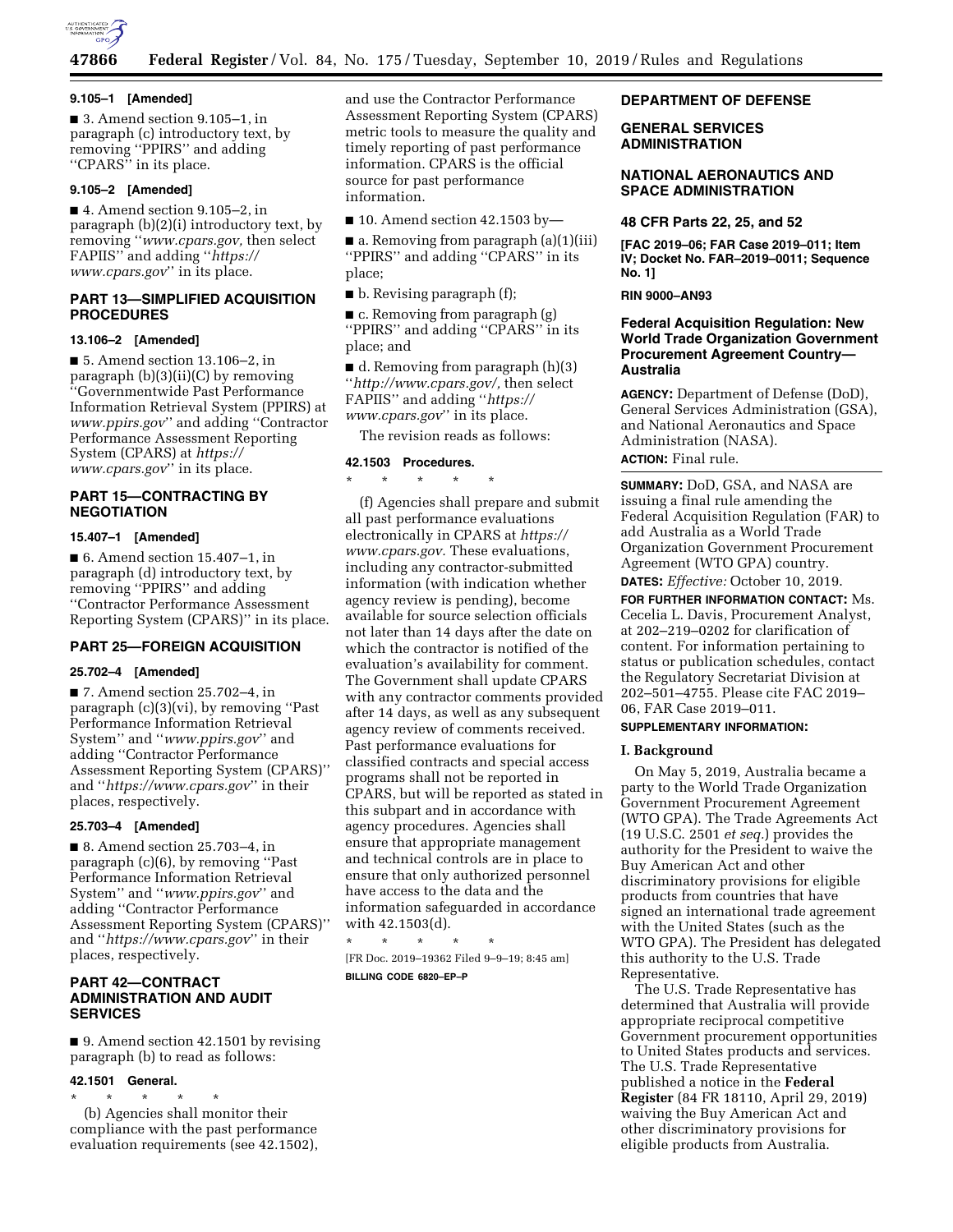#### **II. Discussion and Analysis**

This rule adds Australia to the list of WTO GPA countries wherever the list appears in the FAR, whether as a separate definition, part of the definition of ''designated country'' or ''Recovery Act designated country,'' or as part of the list of countries exempt from the prohibition of acquisition of products produced by forced or indentured child labor (FAR 22.1503, 25.003, 52.222–19, 52.225–5, 52.225–11, and 52.225–23).

Conforming changes were required to FAR 52.212–5, Contract Terms and Conditions Required to Implement Statute or Executive Orders— Commercial Items, and 52.213–4, Terms and Conditions-Simplified Acquisitions (Other Than Commercial Items).

Australia is already a designated country because it is a Free Trade Agreement Country.

## **III. Applicability to Contracts at or Below the Simplified Acquisition Threshold (SAT) and for Commercial Items, Including Commercially Available Off-the-Shelf (COTS) Items**

This rule is not statutory and is not subject to 41 U.S.C. 1905 through 1907. The rule adds Australia to the list of WTO GPA countries to reflect the U.S. Trade Representative's determination. It applies to acquisitions over the WTO GPA threshold, as well as to acquisitions for commercial items and COTS items.

## **IV. Publication of This Final Rule for Public Comment Is Not Required by Statute**

The statute that applies to the publication of the FAR is the Office of Federal Procurement Policy statute (codified at title 41 of the United States Code). Specifically, 41 U.S.C. 1707(a)(1) requires that a procurement policy, regulation, procedure, or form (including an amendment or modification thereof) must be published for public comment if it relates to the expenditure of appropriated funds, and has either a significant effect beyond the internal operating procedures of the agency issuing the policy, regulation, procedure, or form, or has a significant cost or administrative impact on contractors or offerors. This final rule is not required to be published for public comment, because it has no significant cost or administrative impact on contractors or offerors. It is just updating the lists of designated countries, in order to conform to the determination by the U.S. Trade Representative.

## **V. Executive Orders 12866 and 13563**

Executive Orders (E.O.s) 12866 and 13563 direct agencies to assess all costs and benefits of available regulatory alternatives and, if regulation is necessary, to select regulatory approaches that maximize net benefits (including potential economic, environmental, public health and safety effects, distributive impacts, and equity). E.O. 13563 emphasizes the importance of quantifying both costs and benefits, of reducing costs, of harmonizing rules, and of promoting flexibility. This is not a significant regulatory action and, therefore, was not subject to review under section 6(b) of E.O. 12866, Regulatory Planning and Review, dated September 30, 1993. This rule is not a major rule under 5 U.S.C. 804.

## **VI. Executive Order 13771**

This rule is not subject to E.O. 13771, because this rule is not a significant regulatory action under E.O. 12866.

# **VII. Regulatory Flexibility Act**

Because a notice of proposed rulemaking and an opportunity for public comment are not required to be given for this rule under 41 U.S.C. 1707(a)(1) (see section IV of this preamble), the analytical requirements of the Regulatory Flexibility Act (5 U.S.C. 601 *et seq.*) are not applicable. Accordingly, no regulatory flexibility analysis is required and none has been prepared.

## **VIII. Paperwork Reduction Act**

The Paperwork Reduction Act (44 U.S.C. Chapter 35) does apply. However, this rule does not affect the response of an offeror that is offering a product of Australia to the information collection requirements in the provisions at FAR 52.212–3(g)(5), 52.225–6, and 52.225–11. Australia is already a designated country because it is a Free Trade Agreement country. These information collection requirements are currently approved under OMB Control Numbers 9000– 0136 and 9000–0024, respectively.

## **List of Subjects in 48 CFR Parts 22, 25, and 52**

Government procurement.

### **William F. Clark,**

*Director, Office of Government-wide Acquisition Policy, Office of Acquisition Policy, Office of Government-wide Policy.* 

Therefore, DoD, GSA, and NASA amend 48 CFR parts 22, 25, and 52 as set forth below:

■ 1. The authority citation for parts 22, 25, and 52 continues to read as follows:

**Authority:** 40 U.S.C. 121(c); 10 U.S.C. chapter 137; and 51 U.S.C. 20113.

## **PART 22—APPLICATION OF LABOR LAWS TO GOVERNMENT ACQUISITIONS**

# **22.1503 [Amended]**

■ 2. Amend section 22.1503 by removing from paragraph (b)(4) the words ''Aruba, Austria,'' and adding ''Aruba, Australia, Austria,'' in their place.

# **PART 25—FOREIGN ACQUISITION**

#### **25.003 [Amended]**

■ 3. Amend section 25.003 by-■ a. Removing from the definition ''Designated country'', paragraph (1), the words ''Aruba, Austria'' and adding ''Aruba, Australia, Austria,'' in their place; and

■ b. Removing from the definition ''World Trade Organization Government Procurement Agreement (WTO GPA) country'' the words ''Aruba, Austria,'' and adding ''Aruba, Australia, Austria,'' in their place.

# **PART 52—SOLICITATION PROVISIONS AND CONTRACT CLAUSES**

 $\blacksquare$  4. Amend section 52.212–5 by revising the date of the clause and paragraphs (b)(26) and (48) to read as follows:

#### **52.212–5 Contract Terms and Conditions Required to Implement Statutes or Executive Orders—Commercial Items.**

\* \* \* \* \*

## **Contract Terms and Conditions Required To Implement Statutes or Executive Orders—Commercial Items (Oct 2019)**

\* \* \* \* \* (b) \* \* \* (26) 52.222–19, Child Labor—

Cooperation with Authorities and Remedies (Oct 2019) (E.O. 13126).

\* \* \* \* \* (48) 52.225–5, Trade Agreements (Oct 2019) (19 U.S.C. 2501, *et seq.,* 19 U.S.C. 3301 note).

\* \* \* \* \* ■ 5. Amend section 52.213–4 by revising the date of the clause and paragraph (b)(1)(ii) to read as follows:

**52.213–4 Terms and Conditions-Simplified Acquisitions (Other Than Commercial Items).** 

\* \* \* \* \* **Terms and Conditions-Simplified Acquisitions (Other Than Commercial** 

\* \* \* \* \*

**Items) (Oct 2019)**